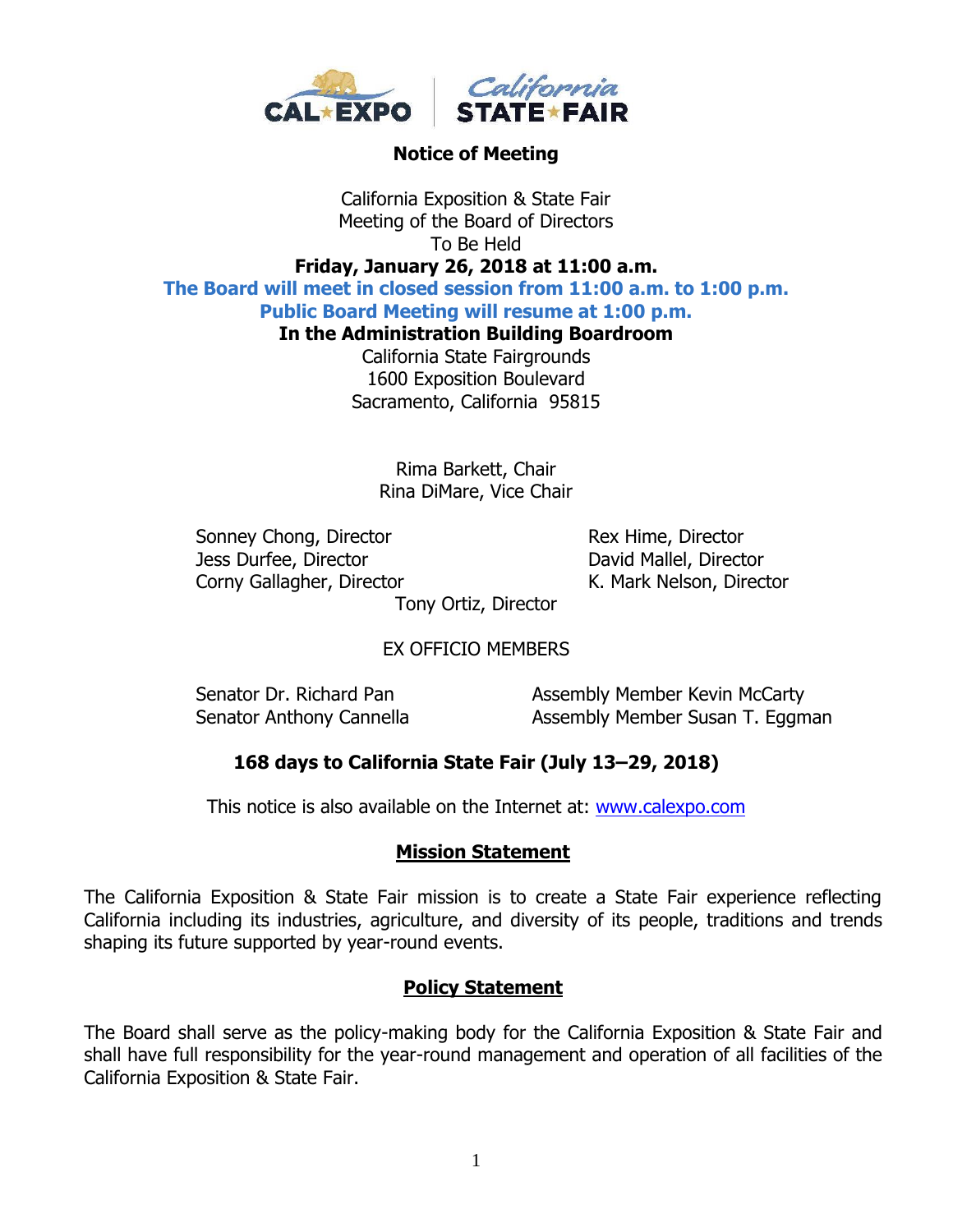## **Public Comment**

Any member of the public wishing to address the Board on any matter listed for consideration on this agenda shall fill out a Speaker's Form and provide it to the Board's Recording Secretary. All speakers will be recognized by the Chair and be allowed a maximum of three minutes to address the Board at the time the agenda item is being considered by the Board. If you wish to address the Board on a matter not listed on the agenda, you have that right. If you wish to exercise that right, please fill out a speaker's form and provide it to the Board's Recording Secretary. You will be allowed a maximum of three minutes to address the Board during the Public Comment item on the agenda.

### **AGENDA**

# **1. CALL TO ORDER**

All matters noticed on this agenda, in any category, may be considered for action as listed. Any items not so noticed may not be considered. Items listed on this agenda may be considered in any order, at the discretion of the Chair.

### **2. ROLL CALL**

### **3. CLOSED SESSION**

**a.** The Board will convene in closed session as authorized by Government Code Section 11126(e)(2)(B) to confer with legal counsel regarding a matter that presents a significant exposure to litigation against California Exposition & State Fair, based on the facts and circumstances."

### **4. PUBLIC BOARD MEETING**

### **5. PLEDGE OF ALLEGIANCE**

# **6. INTRODUCTION OF GUEST & STAFF**

### **7. PRESENTATION**

### **8. MINUTES OF MEETINGS**

- **a.** Accept Cultural Advisory Council Meeting Minutes of September 14, 2107, as presented
- **b.** Accept Agricultural Advisory Council Meeting Minutes of September 19, 2017 as presented
- **c.** Approve Board Committee Meeting Minutes of December 8, 2017, as presented
- **d.** Approve Board Meeting Minutes of December 8, 2017, as presented